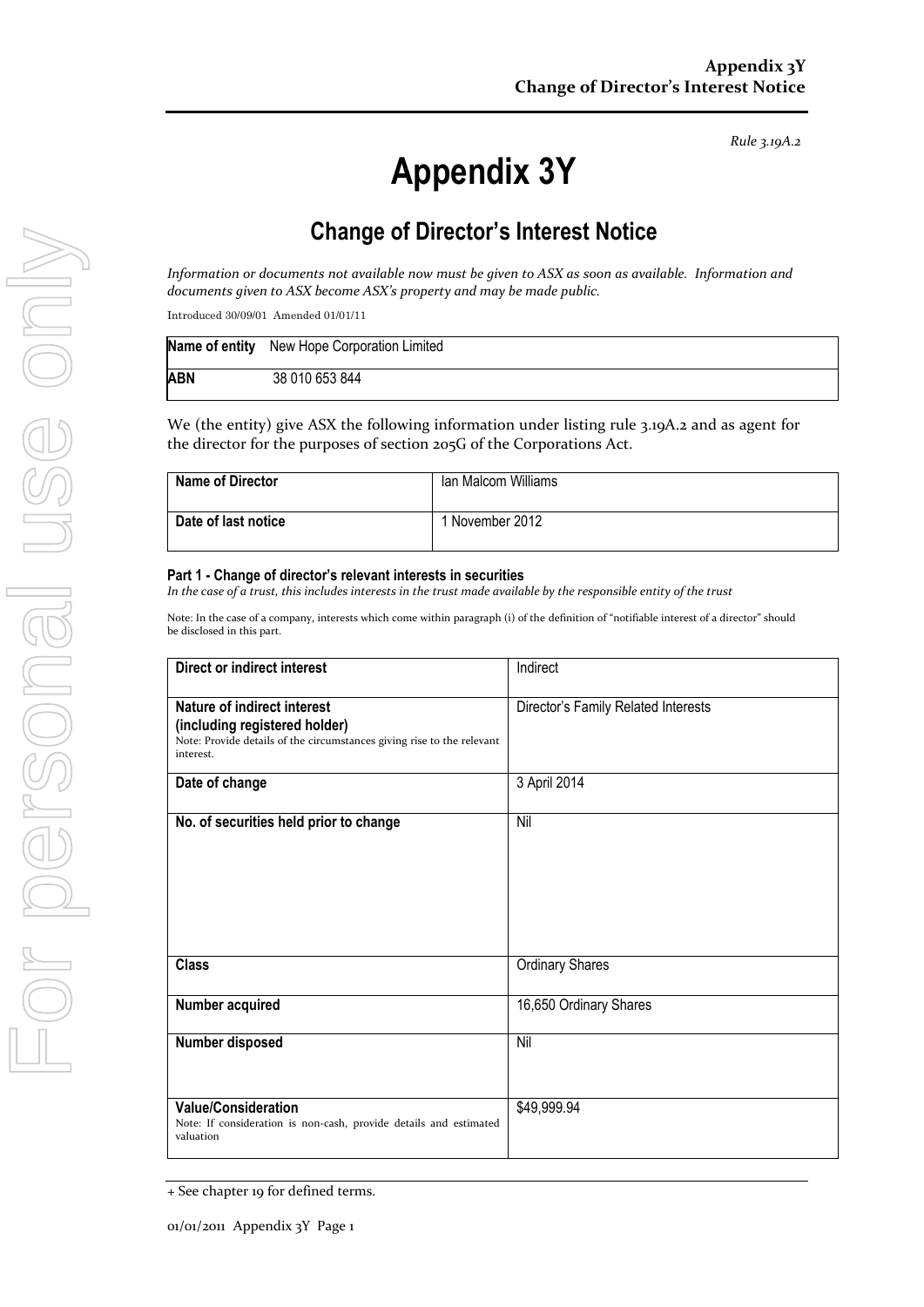| No. of securities held after change                                                                                                                                        | <b>Ordinary Shares</b><br>16,500 Direct Interest |
|----------------------------------------------------------------------------------------------------------------------------------------------------------------------------|--------------------------------------------------|
| Nature of change<br>Example: on-market trade, off-market trade, exercise of options,<br>issue of securities under dividend reinvestment plan, participation in<br>buy-back | On-market trade                                  |

### **Part 2 – Change of director's interests in contracts**

Note: In the case of a company, interests which come within paragraph (ii) of the definition of "notifiable interest of a director" should be disclosed in this part.

| <b>Detail of contract</b>                                                                                                                                                   | None           |  |
|-----------------------------------------------------------------------------------------------------------------------------------------------------------------------------|----------------|--|
| <b>Nature of interest</b>                                                                                                                                                   | Not applicable |  |
| Name of registered holder<br>(if issued securities)                                                                                                                         | Not applicable |  |
| Date of change                                                                                                                                                              | Not applicable |  |
| No. and class of securities to which<br>interest related prior to change<br>Note: Details are only required for a contract in<br>relation to which the interest has changed | Not applicable |  |
| Interest acquired                                                                                                                                                           | None           |  |
| Interest disposed                                                                                                                                                           | None           |  |
| <b>Value/Consideration</b><br>Note: If consideration is non-cash, provide details<br>and an estimated valuation                                                             | Not applicable |  |
| Interest after change                                                                                                                                                       | None           |  |

## **Part 3 –** +**Closed period**

| Were the interests in the securities or contracts detailed                                       | No             |
|--------------------------------------------------------------------------------------------------|----------------|
| above traded during a <sup>+</sup> closed period where prior written<br>clearance was required?  |                |
| If so, was prior written clearance provided to allow the trade<br>to proceed during this period? | Not applicable |

<sup>+</sup> See chapter 19 for defined terms.